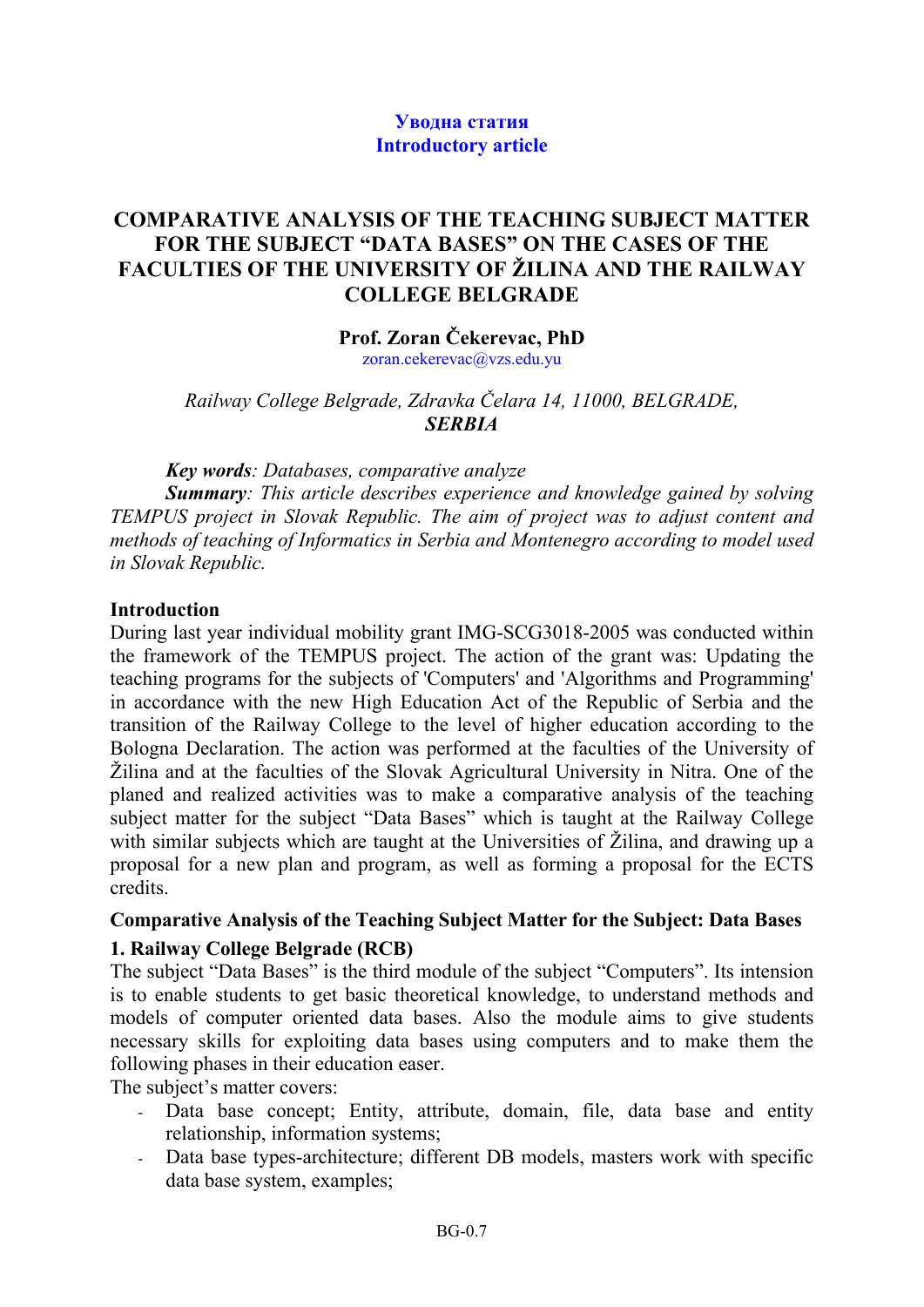- Basics of Creating information systems; Real IS analyzing and modeling; Methodologies for real system modeling; data model: model Entity-Relation; Models of functions; Examples;
- Relational DBS; relational algebra, relational calculus, entity normalization, types of relations, relations restoration, E-R into relational model transforming;
- Modeling and creation DB tools; data modeling and function modeling; logical model making, logical model transforming into physical model, example ErWin and BpWin;
- Physical realization of DB; resources, software, entity physical organization; forms and queries creating; using of MS ACCESS;
- Application security;
- Multiuse of DB.

Railway College has its own textbooks for this module.

As the teaching method for lectures, frontal method is chosen because of the great number of students. Beside the 28 hours of lectures, students have also 14 hours exercises in classroom practicing on examples and 14 hours in computer classroom making exercises. Student also has to make a seminary work. These activities give student opportunity to earn up to 50 scores. Seminary work could bring up to 25 scores, and practical work could result with 25 scores too.

Examine is of written type, test, and student can score up to 50 scores.

Final grade is gained by adding of all scores and dividing the total score by 10 rounding to nearest whole number.

Student passes exam when the final grade is 6 or more, up to 10. If the final grade is 5 or less student did not pass exam. For this module student earns 6 ICTS credits.

# **2. University of Žilina**

### *2.1. Faculty of Special Engineering (FSE)*

At the Faculty of Special Engineering there is a subject "Informatics-Programming-Databases" but it is not included in the bachelor study. It is in the fourth year and it is a part of engineer study. Its curricula is likewise the curricula of the RCB subject Data Base, but given in shorter form.

Subject is realized through 24 hours exercises, seminary work and final examen. Passing the exam student earns 3 ECTS credits.

Because of different levels in education it is not to expect recognition of this subject in RCB, but FSE has a real base to recognize RCB subject Data Base which has more lesson hours and covers wider area of DB-s.

### *2.2. Faculty of Operation and Economics of Transport and Communications (FOETC)*

At the Faculty of Operation and Economics of Transport and Communications (FOETC) there is subject "Informatics 1" that touches data bases. But this "touch" is very slight, only through a few hours of exercises. Through lab work there is planed work with data bases-tables, entities, forms, configurations, macros. Because of the planed number of hours it seems that student must learn alone this matter.

There is also a subject "Programming" that also touches data bases with 6 hours of lectures and 6 hours of exercises.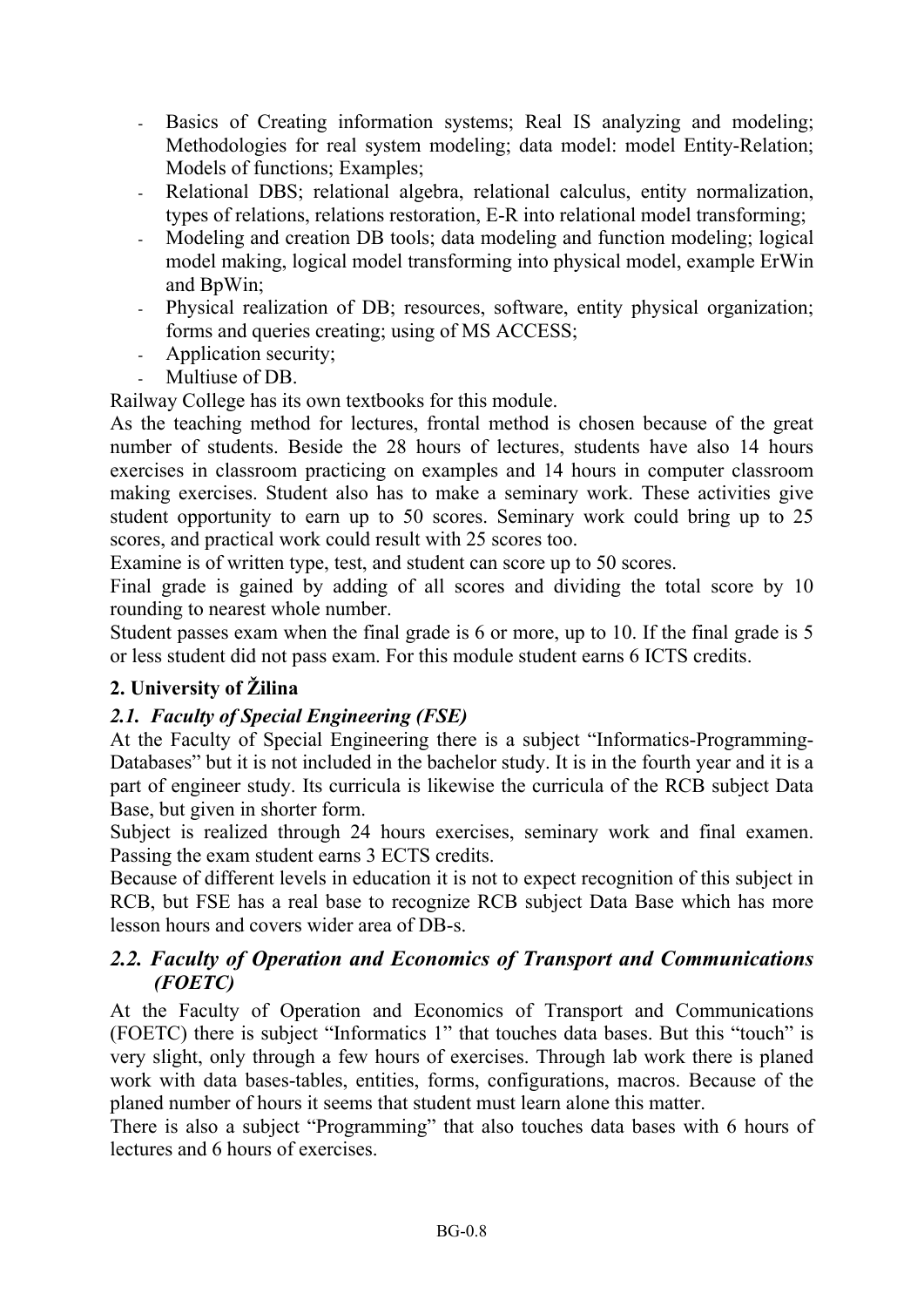These subjects could not be comparable with RCB Data Base module alone and will not be further analyzed.

## *2.3. Faculty of Management Science and Informatics (FMSI)*

At the Faculty of Management Science and Informatics (FMSI) there exist two bachelors' degree programs treating data bases: "Basics of Database Systems" and "Database Systems – MS Access"

### *Basics of Database Systems*

The subject "Basics of Database Systems" is planed for  $6<sup>th</sup>$  semester of Bachelors Degree Studies, major Informatics with 24 hours of lectures and 24 hours lab works in semester.

Aims and objectives of the subject are:

| - Database systems design and creation | - Manage work with particular database  |
|----------------------------------------|-----------------------------------------|
| principles.                            | system.                                 |
| - Using of different data files.       | - Data definition and data manipulation |
|                                        | language.                               |

The course consists of:

| Lectures:                        | Laboratory work:                            |
|----------------------------------|---------------------------------------------|
| - Basic concepts.                | - Creating of own DB system<br>and          |
| - Database systems architecture. | information system on existing DBS.         |
| - Entity-Relationship model.     | - Creating of database, tables, data types. |
| - Relational DBS.                | - Creating of simple and multi-table forms. |
| - Relational integrity.          | - SQL statements - INSERT, UPDATE,          |
| - Relational algebra.            | DELETE, SELECT.                             |
| - Normal forms (1NF, 2NF, 3NF,   | - Creating of reports and menus.            |
| BCNF).                           | - Masters work with specific database       |
| - Introduction to SQL.           | system.                                     |
| - Data manipulation in SQL.      |                                             |

The Faculty has own literature, but in the course description there are items of other publishers.

Assessment is through:

- Recognition of course work  $-15%$
- Written and oral examinations 85%

After passing exams student earns 6 ECTS credits.

### *Database Systems*

The subject "Database Systems – MS Access" is planed for  $5<sup>th</sup>$  semester of Bachelors Degree Studies, majors Informatics, Computer Engineering and Management with 24 hours of lectures and 24 hours lab works in semester.

Aims and objectives of the subject are:

- Manage work in database management system ACCESS.
- Creation of database, tables, forms, queries, reports, macros and modules.

- Programming of procedures and functions by means of Visual Basic language. The course consists of: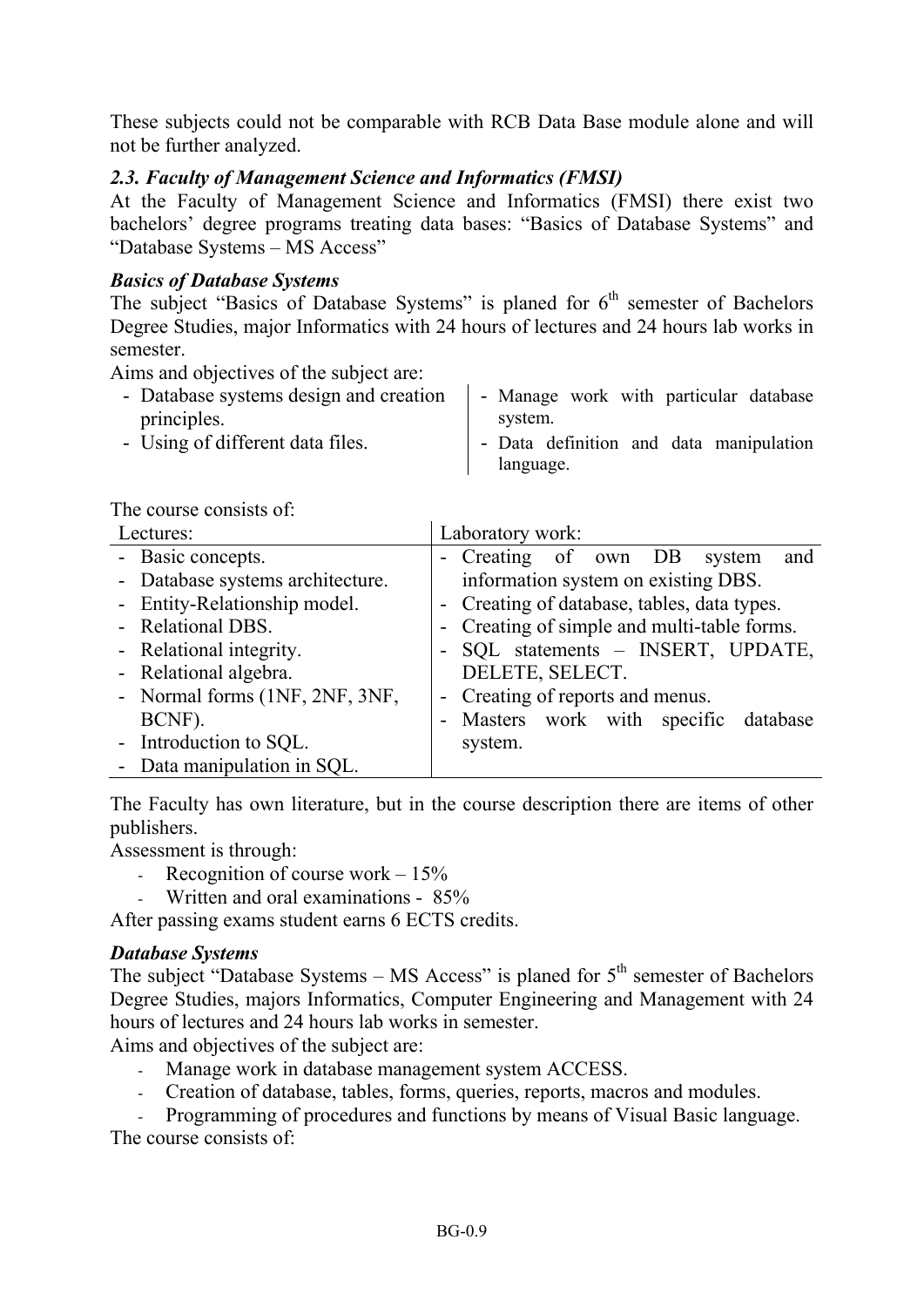- Creating of database and tables.
- Data types of table attributes.
- Forms and queries creating.
- Details of SOL SELECT statement.
- Creating of reports, macros and applications.
- Principles of modules and procedures creation.
- Visual Basic for Applications declaration of variables, user types, constants.
- Using of objects and collections.
- Work with OLE and DDE object and with extern data.
- Creating and using of libraries. Application security.

Lectures: Lectures: Lab work:

- Database creating in MS ACCESS environment – creating of tables, forms, queries, reports and macros.
- Applications creating by means of Visual Basic for Application – creation of modules, procedures.
- Using of objects and collections, programming code tuning, treatment for errors.
- Work with OLE and DDE objects.
- Creating and using of libraries.
- Application security.
- Master work:
- Information system in MS ACCESS environment.

In the course description there are items of foreign publishers. Assessment is through:

- Recognition of course work  $-15%$
- Written and oral examinations 85%

After passing exams student earns 4 ECTS credits.

Analyzing both subjects it could not be avoided the notice that recommended order of the subject is strange. Normally student would get the basic knowledge before and then special knowledge. Here, for major Informatics, students learn special software MS Access first, and after finishing of the course they started to learn common things. This is also a possible way of learning, but little unusual. The reason could sit in the fact that this subject belongs to other majors of the faculty: Computer Engineering and Management. They do not have the Basic of Database System, and subject Database Systems – MS Access is only DB subject for them, and such plan is surely a compromise connected with funds.

Both subjects are comparable with RCB subject Data Bases and could be a matter of recognition.

# *2.4. Faculty of Electrical Engineering (FEE)*

At the Faculty of Electrical Engineering there exists a subject named "MS OFFICE in Technical Praxis" planed for the first semester in the first year of studies at the major "Telecommunications".

In the plan there is a part of MS Access.

The aim of the subject is to give students practical skills in PCs, to show MS DOS, MS Windows, text processors, spreadsheets and databases. Student learns MS DOS, Norton Commander, basics of MS Windows, MS Word, Access and Excel. For the subject it is planed 13 hours of lectures and 26 hours of lab works. Listed literature is from the foreign publishers. After finishing the course and passing final exam student earns 4 ECTS credits.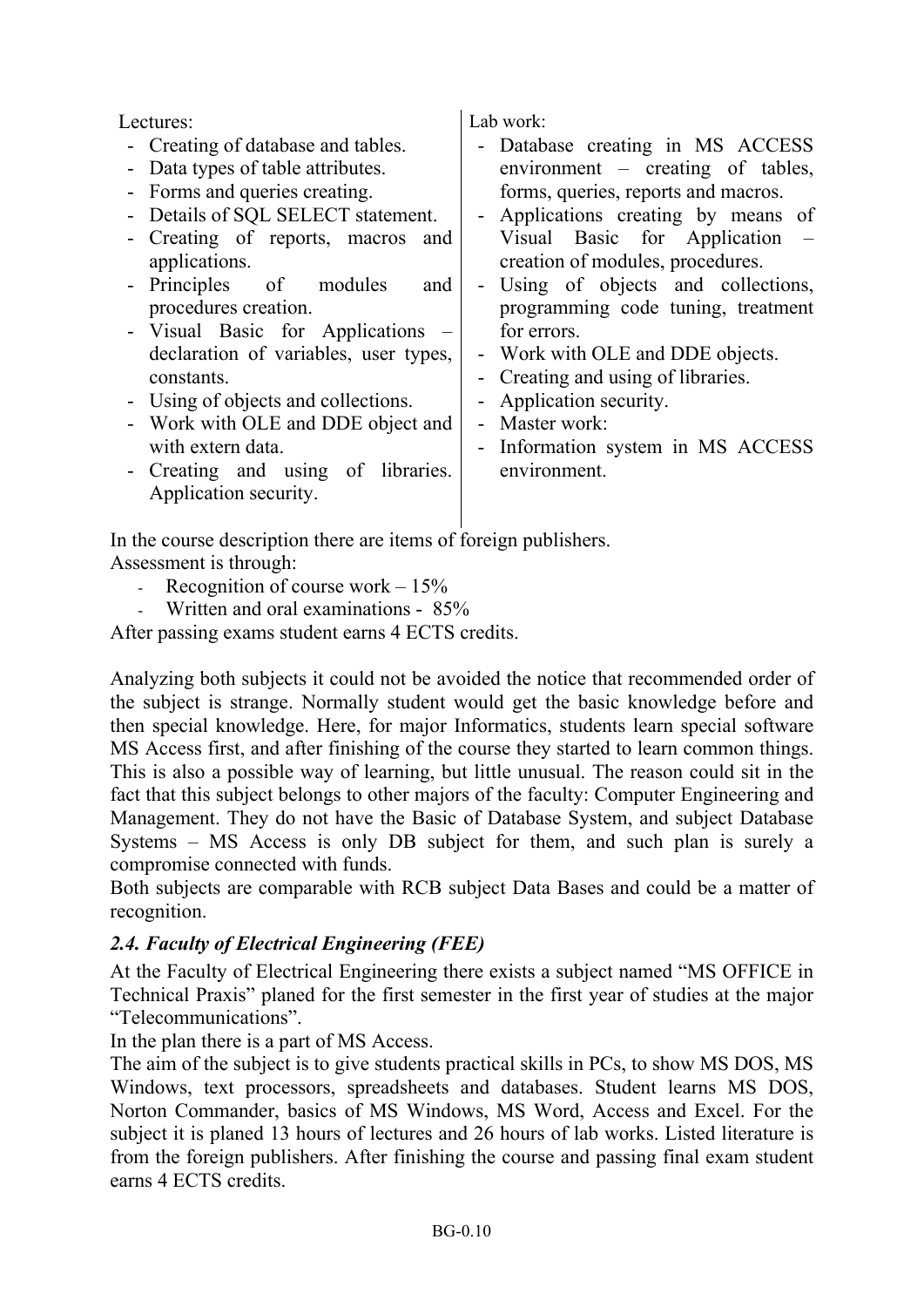Comparing the subjects from FEE and RCB it can be concluded that the differences are enormous and that there is no possibilities of recognition of ECTS credits. On the RCB side there is a greater number of teaching hours, and on the FEE side are only basics in MS Access.

# **3. Slovak Agricultural University in Nitra**

## *3.1. Faculty of European Studies and Regional Development (FESRD) – Nitra*

At the Faculty of European Studies and Regional Development (FESRD) in Nitra there exists a subject named "Database Systems" in the sixth semester, and it could be comparable with the third module of RCB subject "Computers": Data Bases.

For the subject matter it is reserved 14 hours for lectures and 42 hours for lab work. The course consists of:

Lectures, that covers:

- The basic mélange from DB systems: entity, database, system, managing databases, structure...
- Creating of database and tables.
- Methods of programming databases structural and object. Basic mélanges in programming, program, subroutine, cycles, editors...
- Data types of table attributes.
- Forms and queries creating.
- Creating of reports, macros and applications.
- Principles of modules and procedures creation.
- Using of objects and collections.
- Main program creating, compilation and using of libraries in chosen database system. Application security.
- Database systems in MS Windows environment. Projects, tables, forms, SQL.

Lab work, which fully covers lectures:

- Database creating in dBase III Plus environment in the first 33 hours of lab works.
- Database creating in Visual dBase 7 in the following 6 hours of lab works.
- The last 3 hours are planed for the final test.

Examen is of oral type, and after passing of exam student earns 6 ECTS credits. This subject is very professional planed, but it is mostly incomparable with RCB subject Data Bases so it could not be a matter of recognition on both sides RCB and FESRD.

### *3.2. Faculty of Economics and Management (FEM) - Nitra*

At the Faculty of Economics and Management (FEM) in Nitra there exists no subject concerning data bases. There are fragments in the subject Statistics, but it is incomparable with RCM Data Bases.

### **Conclusions for the RC Module: Data Bases**

Analyzing all available programs concerning Operation Systems and Business Software courses of seven higher education institutions from three universities it is possible to conclude that a variety of approaches is in practice. Practically there are faculties that practically have no subject concerning data bases as FOETC, FEE and FEM. It is little strange, because DB systems are everywhere even in the small stores. The reasons could be numerous as mentioned before but, again, the main reason could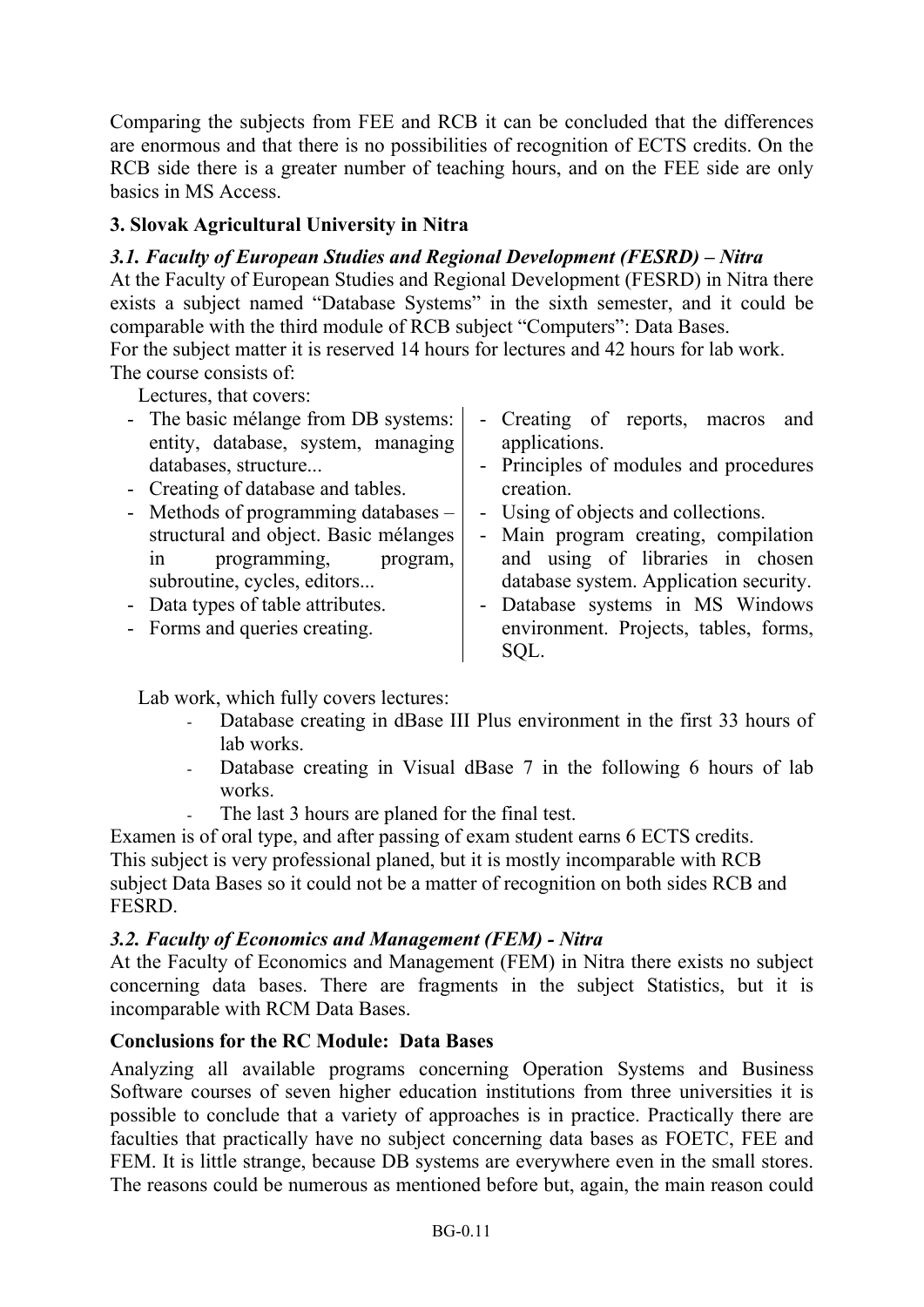be that 3 years study for bachelor degree is too short to give students special knowledge from majors they chosen and that the faculties must reduce other contents.

Some of the faculties, like FMSI, have very ambitions programs in data bases, even two subjects. All named faculties as well as RCB are using predominantly MS Access, while FESRD has ambitious program, but based on dBase III. The other faculties who are not specialized in computer technics expect students of different profiles, and their programs include business software and basics of operation systems, mostly MS Windows. Verily they also have a bit of data bases in the Windows environment.

As mentioned, it is also interesting that some of the faculties start with MS Access, and then in the next semester have MS Excel.

All institutions put in their programs lot of titles covering wide area of data bases and data bases tools. It is questionable if they can cover all items with very different number of hours. In the following table short revue of school hours concerning data bases is given.

| No. | Higher       | Lectures     | Exercises    |
|-----|--------------|--------------|--------------|
|     | Institution  | [h/semester] | [h/semester] |
|     | <b>RCB</b>   | 28           | 28           |
| ↑   | <b>FSE</b>   |              | 24           |
| 3   | <b>FOETC</b> |              | $\sim\!\!4$  |
|     | <b>FMSI</b>  | 48           | 48           |
| ς   | <b>FEE</b>   | $\sim$ 2     | $\sim\!\!4$  |
|     | <b>FESRD</b> | 14           | 42           |
|     | <b>FEM</b>   |              |              |

**Table 2 Revue of schools hours used for data bases** 

In the table it could be seen that RCB and FMSI have approach that lectures are the means to give student a common knowledge and to prepare them for practical work. It is also a possibility to save resources in lecturers in the case of greater number of students. But giving a lot of time for lectures could also lead to deep theory. Maybe better combination is as in FESRD: less number of lectures, and more of lab works, but it rise costs. Working in small groups gives a possibility to avoid classic lectures and to work in labs, as in FSE, but it is applicable only for a small number of students.

# **Literature**

- [1] Čekerevac, Z., *Updating the teaching programs for the subjects of 'Computers' and 'Algorithms and Programming' in accordance with the new High Education Act of the Republic of Serbia and the transition of the Railway College to the level of higher education according to the Bologna Declaration – Final Report***,**  TEMPUS, IMG-SCG3018-2005, Belgrade, 2006**.**
- [2] Dvořák, Z.: *Miesto univerzity v smerovaní regiónu ku konkurencieschopnosti a inovatívnosti na príklade Slovenska* In: W kierunku gospodarki opartej na wiedzy: innowacyjność, konkurencyjność, współpraca w regione : konferencja odbyła się 24 - 25 kwietnia 2006 r. w Wólce Milanowskiej. - [W Kielcach: Akademia Świętokrzyska, 2006]. - ISBN 83-87798-55-X.